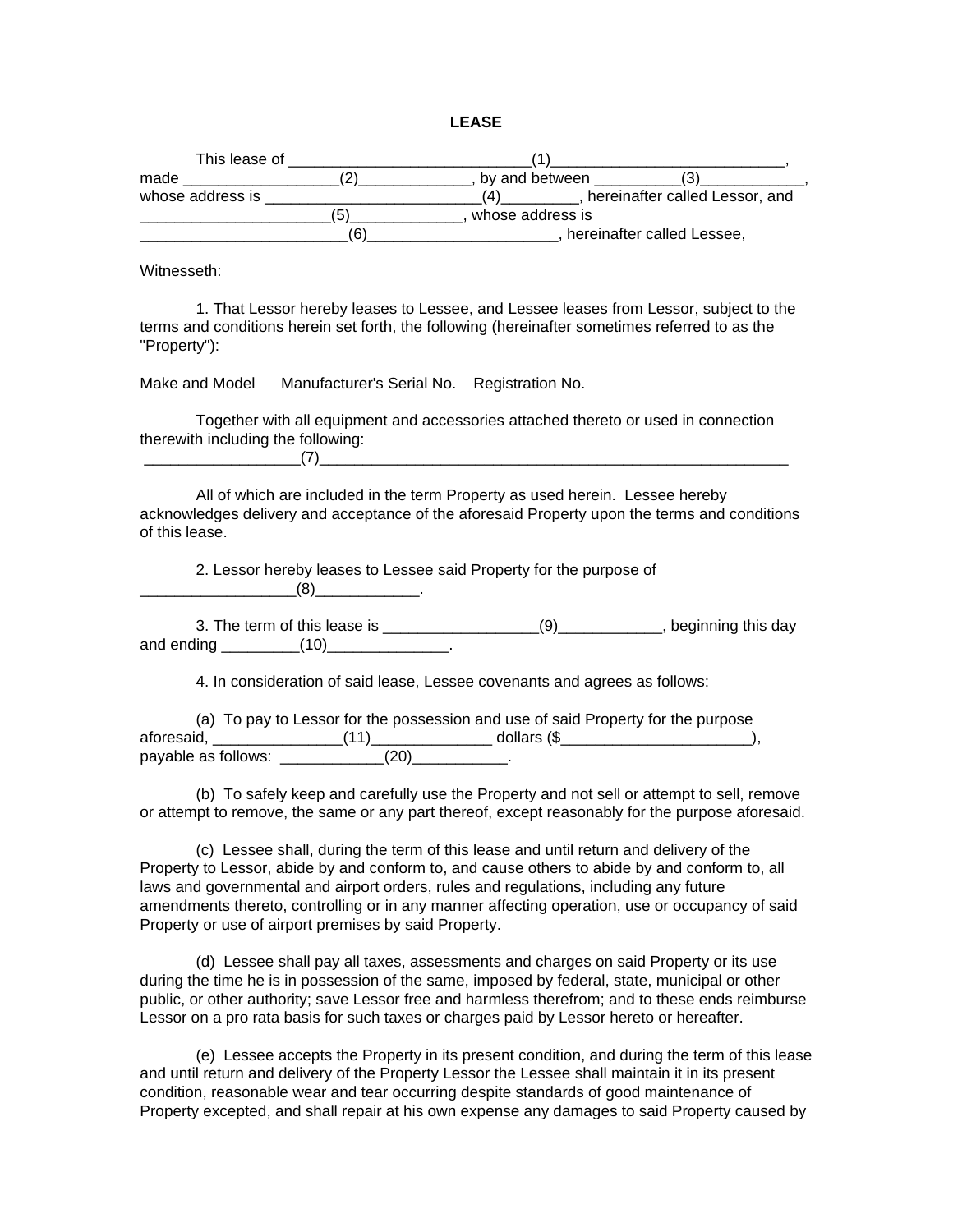operation or use by lessee or by others during the term of this lease and until delivery of the Property to Lessor.

(f) Neither Lessee nor others shall have the right to incur any mechanic's or other lien in connection with the repair, maintenance or storage of said Property, and Lessee agrees that neither he nor others will attempt to convey or mortgage or create any lien of any kind or character against the same or do anything or take action that might mature into such a lien.

(g) Lessee shall be responsible and liable to Lessor for, and indemnify Lessor against, any and all damage to the Property, which occurs in any manner from any cause or causes during the term of this lease or until return and delivery of the Property to Lessor. Lessee shall be responsible and liable for, indemnify Lessor against, hold Lessor free and harmless from any claim or claims of any kind whatsoever for or from, and promptly pay any judgment for, any and all liability for personal injuries, death or property damages, or any of them, which arise or in any manner are occasioned by the acts or negligence of Lessee or others in the custody, operation or use of, or with respect to, said Property, during the term of this lease or until return and delivery of the Property to Lessor.

(h) Lessee will keep insured from and including this day until return and delivery of the Property to Lessor, in such company or companies as Lessor shall approve, according to applicable standard forms of policy, and for the benefit of Lessor, (1) against loss or damage from any cause or causes to the Property for the full value thereof in the amount of one million dollars, and (2) against liability for personal injuries, death, or property damages, or any of them, arising or in any manner occasioned by the acts or negligence of Lessee or others in the custody, operation or use of, or with respect to said Property, in the amount of one million dollars relative to personal injuries and/or death and one million dollars relative to property damages.

(i) Lessee shall return and deliver, at the expiration of the term herein granted, the whole of said Property to the Lessor in as good condition as the same is, reasonable wear and tear excepted.

(j) It is mutually agreed that in case Lessee shall violate any of the aforesaid covenants, terms and conditions Lessor may at his option without notice terminate this lease and take possession of said Property wherever found.

**WITNESSES** 

| <b>LESSOR</b>                                                                                                                                                                                                                                                                                                                                                                                                                                                                          | $\begin{array}{c c c c} \hline & (13) & \hline & & & \\ \hline \end{array}$ | (14)                           |
|----------------------------------------------------------------------------------------------------------------------------------------------------------------------------------------------------------------------------------------------------------------------------------------------------------------------------------------------------------------------------------------------------------------------------------------------------------------------------------------|-----------------------------------------------------------------------------|--------------------------------|
| $\begin{array}{cccccccccc} \multicolumn{2}{c}{} & \multicolumn{2}{c}{} & \multicolumn{2}{c}{} & \multicolumn{2}{c}{} & \multicolumn{2}{c}{} & \multicolumn{2}{c}{} & \multicolumn{2}{c}{} & \multicolumn{2}{c}{} & \multicolumn{2}{c}{} & \multicolumn{2}{c}{} & \multicolumn{2}{c}{} & \multicolumn{2}{c}{} & \multicolumn{2}{c}{} & \multicolumn{2}{c}{} & \multicolumn{2}{c}{} & \multicolumn{2}{c}{} & \multicolumn{2}{c}{} & \multicolumn{2}{c}{} & \multicolumn{2}{c}{} & \mult$ |                                                                             |                                |
| <b>LESSEE</b>                                                                                                                                                                                                                                                                                                                                                                                                                                                                          | $\frac{158855}{158855}$ (13)                                                | <u>(15) __________________</u> |
| $\mathcal{L}^{\text{max}}$ and $\mathcal{L}^{\text{max}}$                                                                                                                                                                                                                                                                                                                                                                                                                              | (13)                                                                        |                                |

## **NOTICE**

The information in this document is designed to provide an outline that you can follow when formulating business or personal plans. Due to the variances of many local, city, county